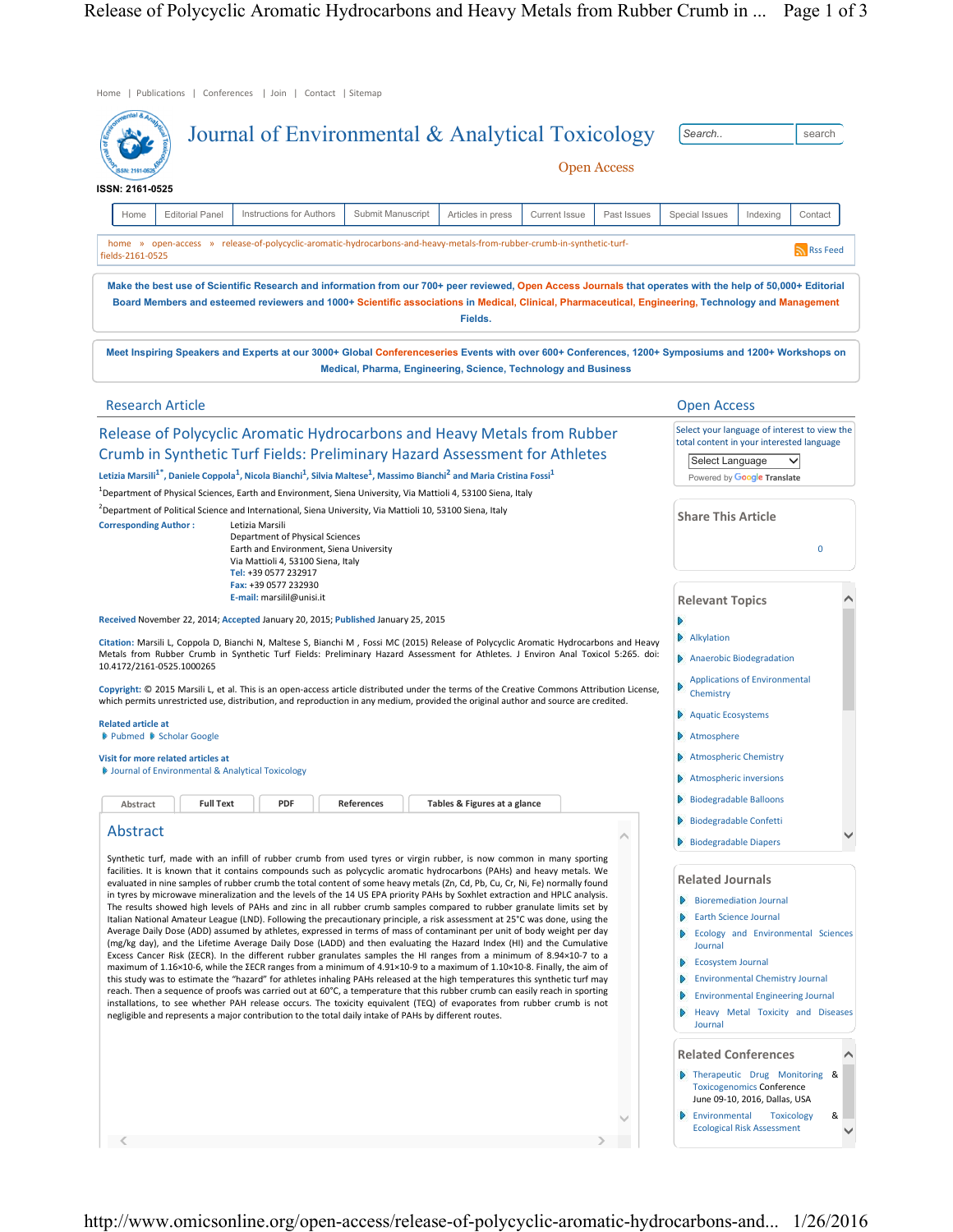

## Post your comment

| Name:          |  |
|----------------|--|
|                |  |
| E-mail:        |  |
|                |  |
| Your question: |  |
|                |  |
|                |  |
|                |  |

**Anti Spam Code:**

**Environmental** 

大党理 Can't read the image? click here to refresh

Post your comment

## **OMICS International Conferences 2016-17**

**D**atabase

|                                                                                                                                       | <b>Conferences By Country</b>                                                                                                   |                                                                                                                | <b>Medical &amp; Clinical Conferences</b>                                                                                                                                                                                                                                       |                                                                                                                                                                                                                                                                                                                   | <b>Conferences by Subject</b>                                                                                                                                                                                                                                                                                                                         |
|---------------------------------------------------------------------------------------------------------------------------------------|---------------------------------------------------------------------------------------------------------------------------------|----------------------------------------------------------------------------------------------------------------|---------------------------------------------------------------------------------------------------------------------------------------------------------------------------------------------------------------------------------------------------------------------------------|-------------------------------------------------------------------------------------------------------------------------------------------------------------------------------------------------------------------------------------------------------------------------------------------------------------------|-------------------------------------------------------------------------------------------------------------------------------------------------------------------------------------------------------------------------------------------------------------------------------------------------------------------------------------------------------|
| <b>USA</b><br>Australia<br><b>UAE</b><br>Italy<br>Germany<br><b>UK</b><br>Japan<br><b>Brazil</b><br>South Korea<br><b>Netherlands</b> | Spain<br>Canada<br>Switzerland<br>France<br>India<br>Malaysia<br>Singapore<br>South Africa<br><b>New Zealand</b><br>Philippines | Poland<br>Austria<br><b>Turkey</b><br><b>Finland</b><br>Ukraine<br><b>Denmark</b><br>Mexico<br>Norway<br>China | Microbiology<br><b>Diabetes &amp; Endocrinology</b><br><b>Nursing</b><br><b>Healthcare Management</b><br>Neuroscience<br>Immunology<br>Gastroenterology<br><b>Genetics &amp; Molecular Biology</b><br>Pathology<br><b>Alternative Healthcare</b><br>Pediatrics<br>Ophthalmology | <b>Oncology &amp; Cancer</b><br>Cardiology<br>Dentistry<br><b>Physical Therapy Rehabilitation</b><br>Psychiatry<br><b>Infectious Diseases</b><br><b>Medical Ethics &amp; Health</b><br><b>Policies</b><br>Palliativecare<br><b>Reproductive Medicine &amp;</b><br><b>Women Healthcare</b><br>Surgery<br>Radiology | <b>Pharmaceutical Sciences</b><br><b>Pharma Marketing &amp; Industry</b><br><b>Nutrition</b><br><b>Environmental Science</b><br><b>Physics &amp; Materials Science</b><br>Environmental<br><b>EEE &amp; Engineering</b><br>Veterinary<br><b>Chemical Engineering</b><br><b>Business Management</b><br>Massmedia<br><b>Geology &amp; Earth science</b> |

http://www.omicsonline.org/open-access/release-of-polycyclic-aromatic-hydrocarbons-and... 1/26/2016

EBSCO A-Z